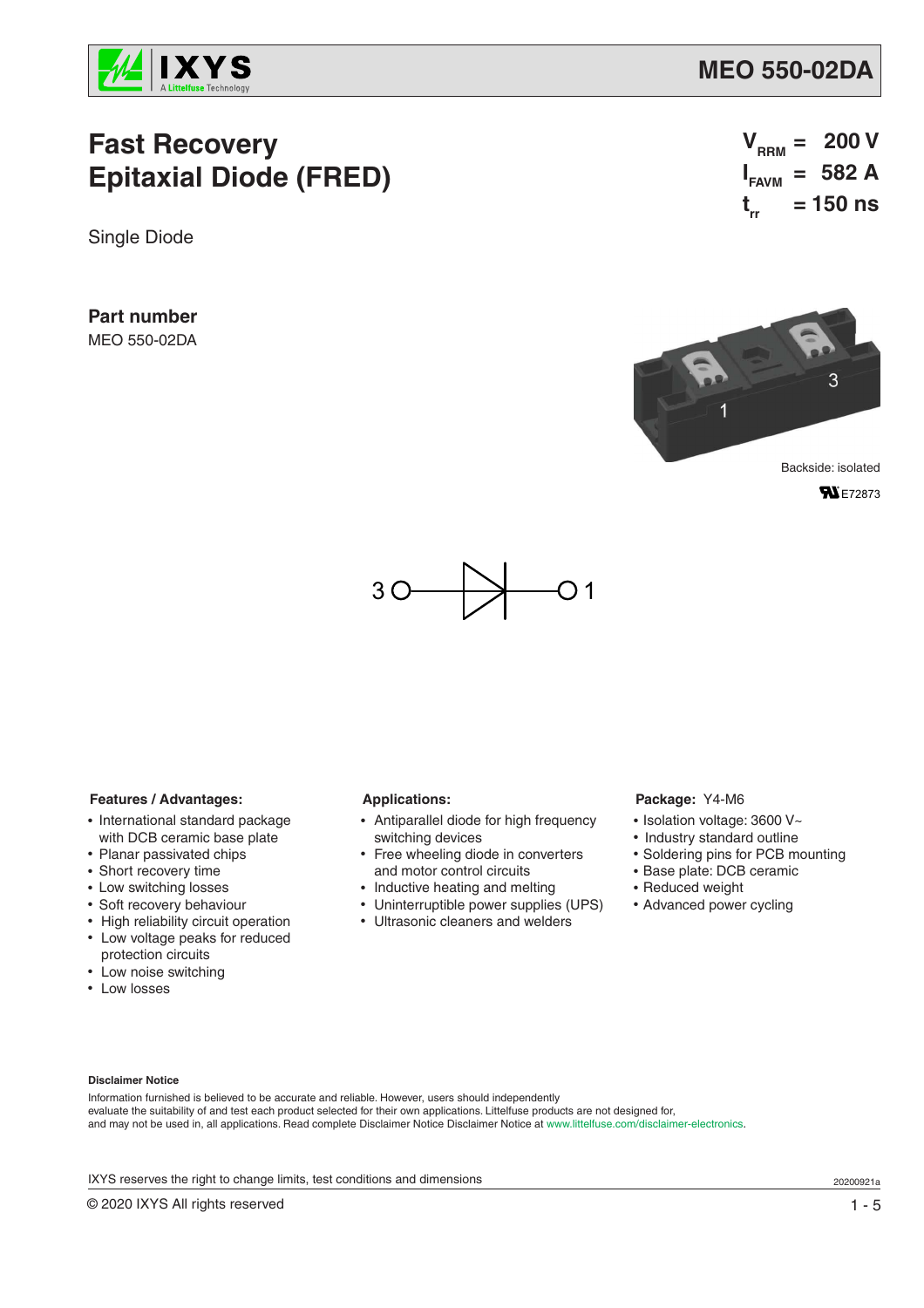

| <b>Diode</b>                             |                                                                                |                                                                           |                                                                                      |      | <b>Ratings</b>       |                |                                        |
|------------------------------------------|--------------------------------------------------------------------------------|---------------------------------------------------------------------------|--------------------------------------------------------------------------------------|------|----------------------|----------------|----------------------------------------|
| Symbol                                   | <b>Definitions</b>                                                             | <b>Conditions</b>                                                         |                                                                                      | min. | typ.                 | max.           |                                        |
| $V_{RSM}$                                | max. non-repetitive reverse                                                    |                                                                           | $T_{V,J} = 25^{\circ}C$                                                              |      |                      | 200            | V                                      |
| $V_{RRM}$                                | max. repetitive reverse                                                        |                                                                           | $T_{V,I} = 25^{\circ}C$                                                              |      |                      | 200            | V                                      |
| $I_R$                                    | reverse current                                                                | $V_B = V_{RRM}$<br>$V_R = 0.8 \cdot V_{RRM}$<br>$V_R = 0.8 \cdot V_{RRM}$ | $T_{V,J} = 25^{\circ}C$<br>$T_{VJ} = 25^{\circ}C$<br>$T_{\text{VJ}} = 125^{\circ}$ C |      |                      | 5<br>4<br>160  | mA<br>mA<br>mA                         |
| $V_F$                                    | forward voltage                                                                | $I_{E} = 300 A$                                                           | $T_{V,J} = 25^{\circ}C$<br>$T_{\text{VJ}} = 125^{\circ}C$                            |      |                      | 1.10<br>0.84   | $\vee$<br>V                            |
|                                          |                                                                                | $I_c = 520 A$                                                             | $T_{V,J} = 25^{\circ}C$<br>$T_{VJ} = 125^{\circ}C$                                   |      |                      | 1.25<br>1.08   | $\vee$<br>V                            |
| <b>I</b> <sub>FRMS</sub>                 | RMS forward current                                                            |                                                                           | $T_c = 75^{\circ}$ C                                                                 |      |                      | 822            | A                                      |
| $^\circledR$<br><b>I</b> <sub>FAVM</sub> | max. average forward current                                                   | rectangular, $d = 0.5$                                                    | $T_c = 75^{\circ}$ C                                                                 |      |                      | 582            | Α                                      |
| $V_{T0}$<br>$r_{\tau}$                   | threshold voltage<br>slope resistance                                          | for power-loss calculations only                                          | $T_{V,I} = T_{VJM}$                                                                  |      |                      | 0.52<br>1.06   | $\vee$<br>$m\Omega$                    |
| $R_{thJC}$<br>$R_{thCH}$                 | thermal resistance junction to case<br>thermal resistance junction to heatsink |                                                                           |                                                                                      |      | 0.043                | 0.071          | K/W<br>K/W                             |
| $P_{\rm tot}$                            | total power dissipation                                                        |                                                                           | $T_{VJ} = 25^{\circ}C$                                                               |      |                      | 1750           | W                                      |
| $I_{FSM}$                                | max. surge forward current                                                     | $t = 10$ ms<br>$(50 Hz)$ , sine<br>$t = 8.3$ ms<br>$(60 Hz)$ , sine       | $T_{V,J} = 45^{\circ}C$                                                              |      |                      | 4.80<br>5.28   | kA<br>kA                               |
|                                          |                                                                                | $t = 10$ ms<br>$(50 Hz)$ , sine<br>$t = 8.3$ ms<br>(60 Hz), sine          | $T_{VJ} = 150^{\circ}C$                                                              |      |                      | 4.32<br>4.75   | kA<br>kA                               |
| $l2$ t                                   | $l2t$ value for fusing                                                         | $t = 10$ ms<br>$(50 Hz)$ , sine<br>$t = 8.3$ ms<br>$(60 Hz)$ , sine       | $T_{V,J} = 45^{\circ}C$                                                              |      |                      | 115.2<br>117.1 | kA <sup>2</sup> S<br>kA <sup>2</sup> S |
|                                          |                                                                                | $t = 10$ ms<br>$(50 Hz)$ , sine<br>$t = 8.3$ ms<br>$(60 Hz)$ , sine       | $T_{V,I} = 150^{\circ}C$                                                             |      |                      | 93.3<br>94.8   | kA <sup>2</sup> S<br>kA <sup>2</sup> S |
| $\mathbf{t}_{\rm rr}$                    | max. reverse recovery current                                                  | $I_{\rm r}$ = 500 A; -di <sub>r</sub> /dt = 200 A/µs                      | $T_{V,J} = 25^{\circ}C$<br>$T_{VJ} = 100^{\circ}C$                                   |      | 60<br>150            | 100<br>200     | ns<br>ns                               |
| $I_{\rm RM}$                             | reverse recovery time                                                          | $V_B$ = 100 V; L $\leq$ 0.05 µH                                           | $T_{V,J} = 25^{\circ}C$<br>$T_{VJ} = 100^{\circ}C$                                   |      | $\overline{7}$<br>13 | 9<br>15        | Α<br>Α                                 |

 $\circledA$   $\mathsf{I}_{\mathsf{FAVM}}$  rating includes reverse blocking losses at  $\mathsf{T}_{\mathsf{VJM}}, \mathsf{V}_{\mathsf{R}} = 0.8 \mathsf{V}_{\mathsf{RRM}},$  duty cycle d = 0.5

IXYS reserves the right to change limits, test conditions and dimensions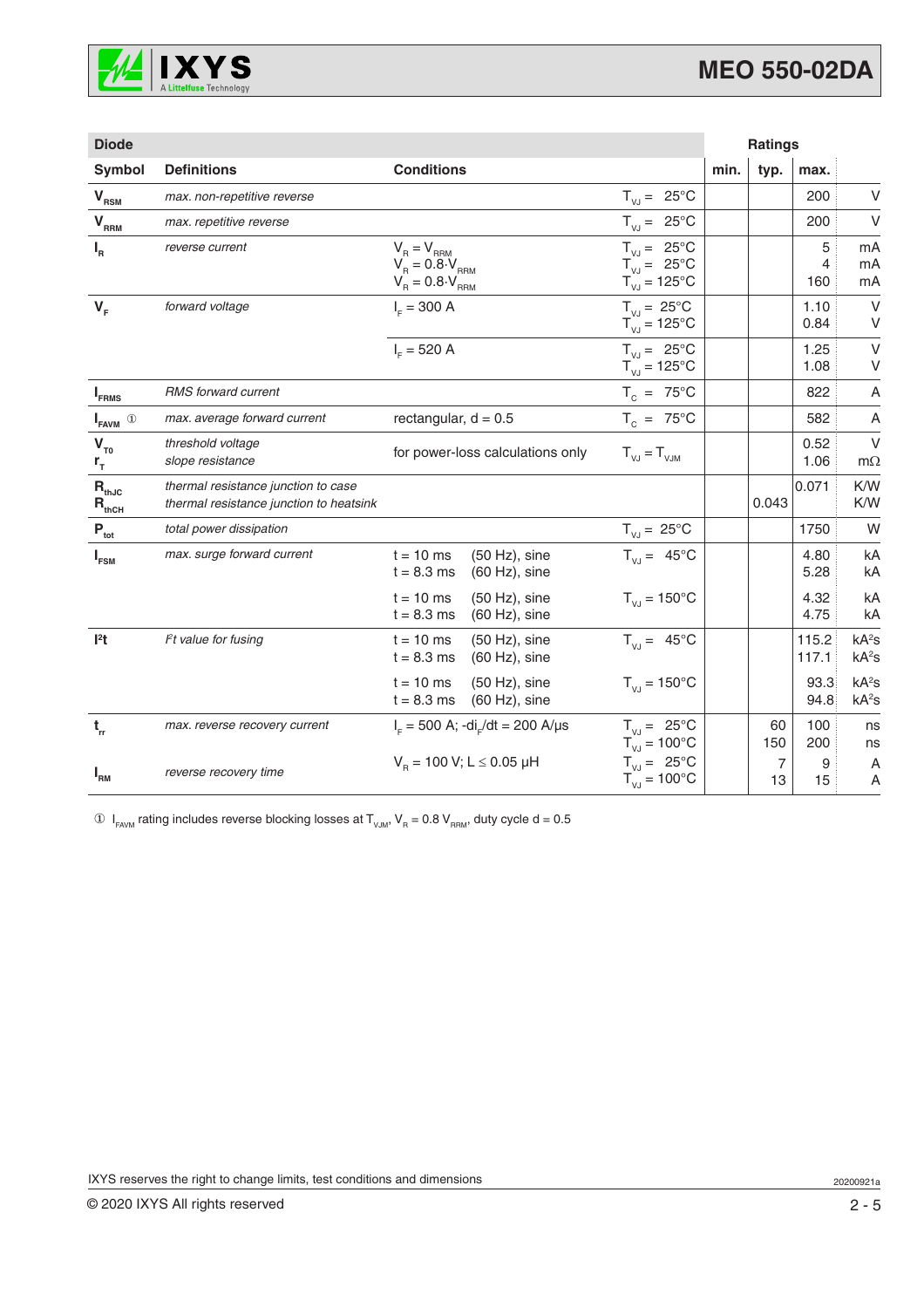

| Package                                                                            | <b>Y4-M6</b>                                                                 |                                                              |                                              | <b>Ratings</b> |                         |      |                   |                                           |
|------------------------------------------------------------------------------------|------------------------------------------------------------------------------|--------------------------------------------------------------|----------------------------------------------|----------------|-------------------------|------|-------------------|-------------------------------------------|
| Symbol                                                                             | <b>Definitions</b>                                                           | <b>Conditions</b>                                            |                                              |                | min.                    | typ. | max.              |                                           |
| <b>RMS</b>                                                                         | <b>RMS</b> current                                                           | per terminal                                                 |                                              |                |                         |      | 300               | A                                         |
| $T_{\mathsf{vJ}}$<br>$\mathsf{T}_{\hspace{-1.2ex}\textit{op}}$<br>$T_{\text{stg}}$ | virtual junction temperature<br>operation temperature<br>storage temperature |                                                              |                                              |                | $-40$<br>$-40$<br>$-40$ |      | 150<br>125<br>125 | $^{\circ}C$<br>$^{\circ}C$<br>$^{\circ}C$ |
| Weight                                                                             |                                                                              |                                                              |                                              |                |                         | 108  |                   | g                                         |
| $M_{\text{D}}$                                                                     | mounting torque                                                              |                                                              |                                              |                | 2.25                    |      | 2.75              | Nm                                        |
| $M_{\tau}$                                                                         | terminal torque                                                              |                                                              |                                              |                | 4.5                     |      | 5.5               | Nm                                        |
| $\mathbf{d}_{\mathsf{Spp/App}}$<br>$\mathbf{d}_{\mathsf{Spb/Apb}}$                 |                                                                              | creepage distance on surface   striking distance through air | terminal to terminal<br>terminal to backside | 14.0<br>16.0   | 10.0<br>16.0            |      |                   | mm<br>mm                                  |
| $V_{\text{\tiny{ISOL}}}$                                                           | <i>isolation</i> voltage                                                     | 1 second<br>$=$<br>$t = 1$ minute                            | 50/60 Hz, RMS; $I_{ISOL} \le 1$ mA           |                | 3600<br>3000            |      |                   | V<br>V                                    |



Data Matrix: *part no.* (1-19), DC + *PI* (20-25), *lot.no.#* (26-31), *blank* (32), *serial no.#* (33-36)

| Ordering | <b>Ordering Number</b> | <b>Marking on Product</b> | <b>Delivery Mode</b> | Quantity   Code No. |
|----------|------------------------|---------------------------|----------------------|---------------------|
| Standard | MEO 550-02DA           | MEO 550-02DA              | Box                  | 464651              |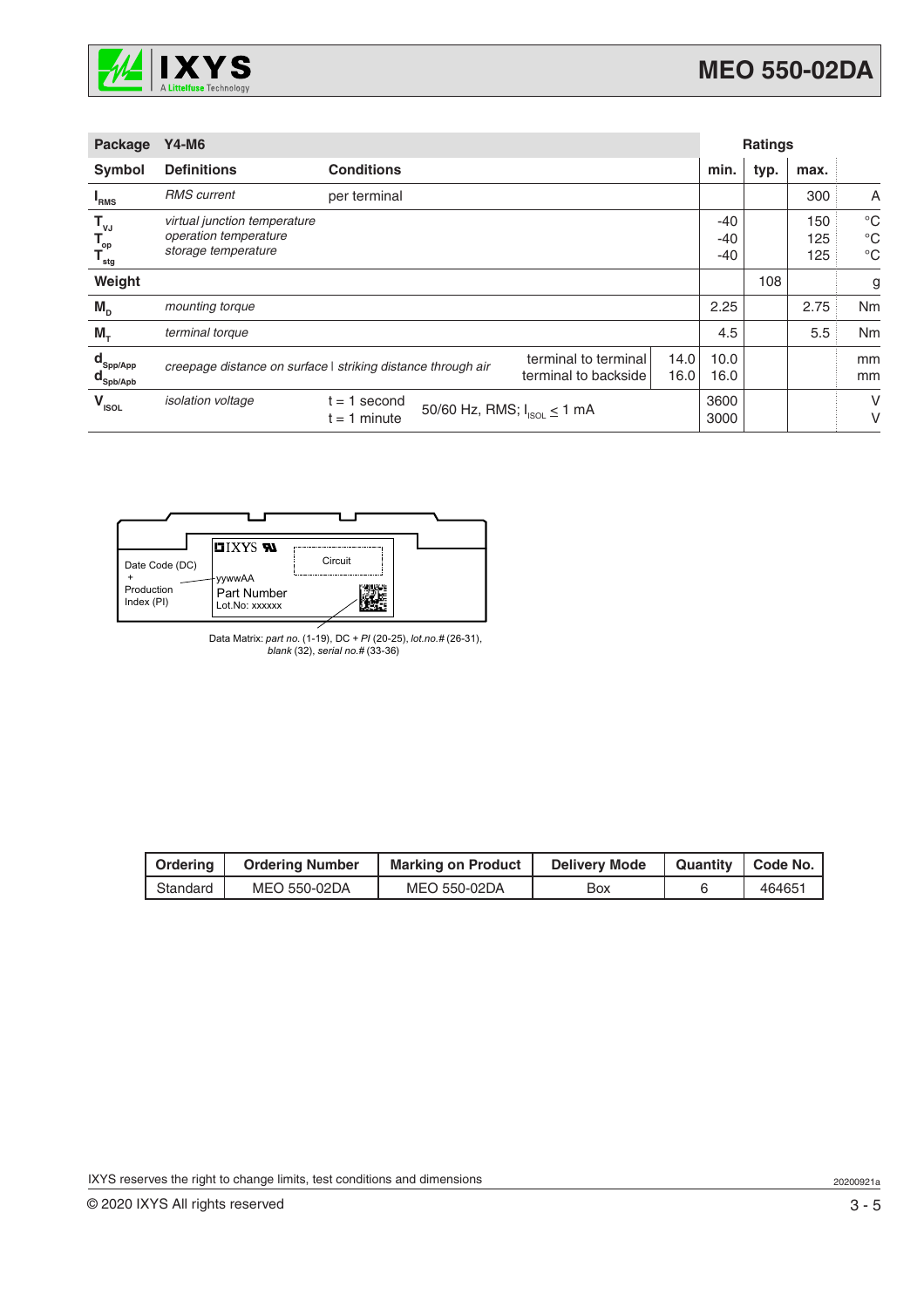



### **Outlines Y4-M6**





|      | <b>MIN</b> | <b>MAX</b> | <b>MIN</b> | <b>MAX</b> |  |
|------|------------|------------|------------|------------|--|
| Dim. | [mm]       | [mm]       | [inch]     | [inch]     |  |
| a    | 30.0       | 30.6       | 1.181      | 1.205      |  |
| b    |            | typ. 0.25  |            | typ. 0.010 |  |
| C    | 64.0       | 65.0       | 2.520      | 2.559      |  |
| d    | 6.5        | 7.0        | 0.256      | 0.275      |  |
| e    | 4.9        | 5.1        | 0.193      | 0.201      |  |
| h    | 93.5       | 94.5       | 3.681      | 3.720      |  |
| i    | 79.5       | 80.5       | 3.130      | 3.169      |  |
| k    | 33.4       | 34.0       | 1.315      | 1.339      |  |
| ı    | 16.7       | 17.3       | 0.657      | 0.681      |  |
| m    | 22.7       | 23.3       | 0.894      | 0.917      |  |
| n    | 22.7       | 23.3       | 0.894      | 0.917      |  |
| O    | 14.0       | 15.0       | 0.551      | 0.591      |  |
| p    | typ. 10.5  |            | typ. 0.413 |            |  |